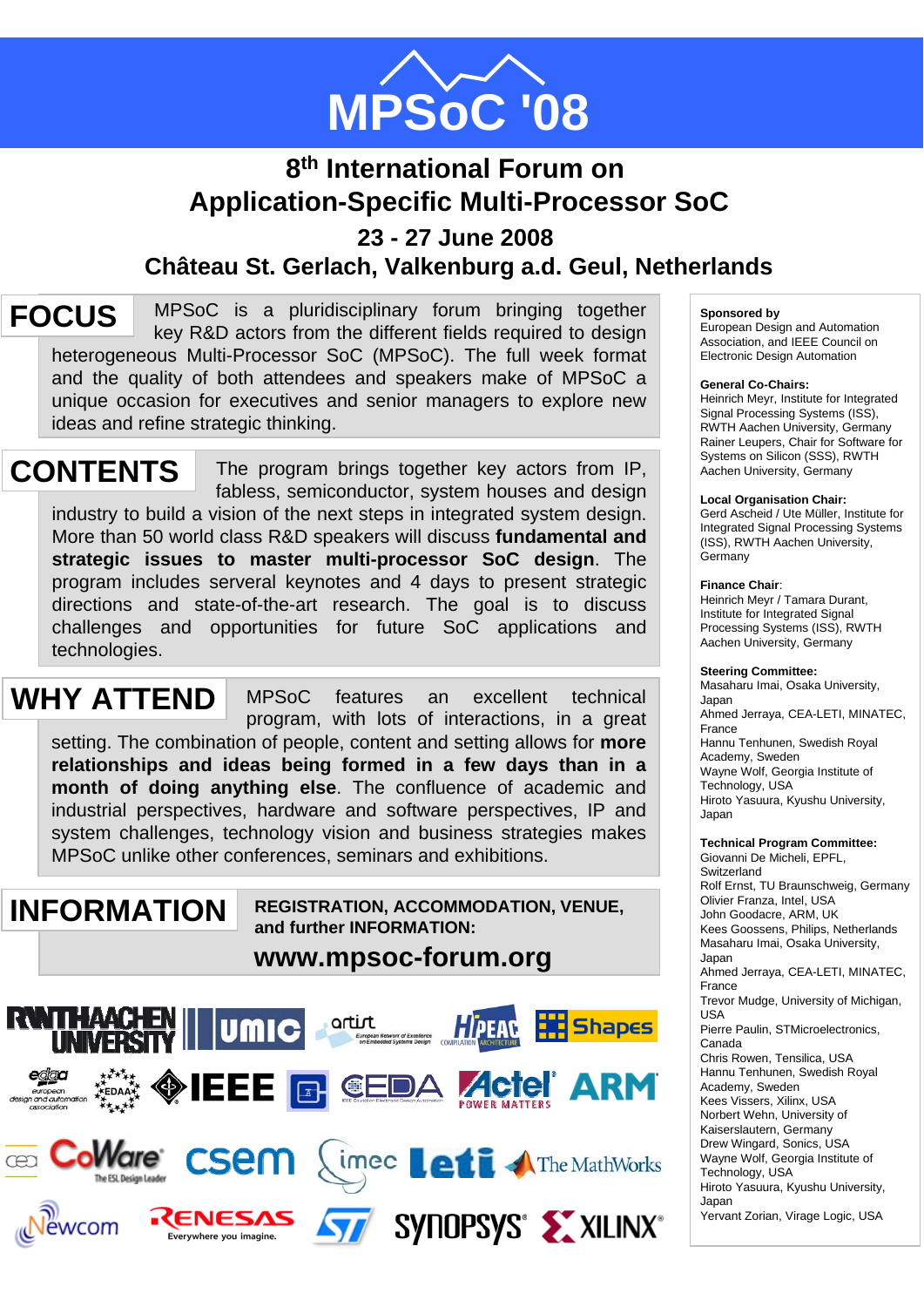

# **ADVANCE PROGRAM**

# **Sunday June 22: Welcome**

- **18.00 Registration**
- **19.00 Welcome reception**

# **Monday June 23 19.00 Dinner**

# **8.00 Registration**

# **SESSION 1: KEYNOTE**

- **8.55 Heinrich Meyr, Chairman MPSoC'08** *Opening remarks*
- **9.00 Liang-Gee Chen, National Taiwan University, Taiwan**  *Reconfigurable and Scalable Stream Processor for*

*Multimedia Application*

# **10.00 Break**

# **SESSION 2: MINI-KEYNOTES**

- **10.30 Paolo Ienne, EPFL, Switzerland** *Analytical Models of Communication*
- **10.45 Youn-Long Lin, National Tsing Hua University, Taiwan** *Memory Access Analysis and Optimization for Ultra*

*High Definition Video Decoding* 

- **11.00 Vijaykrishnan Narayanan, Pennsylvania State University, USA** *Network on Chips for 3D Chips*
- **11.15 Marcello Coppola, STMicroelectronics, France** *Spidergon: STNoC: The Communication Infrastructure for Multiprocessor Architectures*
- **11.30 Pier Stanislao Paolucci, ATMEL & INFN, Italy** *Four Levels of Parallelism to be Managed in the DIOPSIS based SHAPES Multi-Tiled Architecture*

# **11.45 Panel discussion with the lecturers**

# **12.15 Lunch**

# **SESSION 3: IN-DEPTH TECHNICAL PRESENTATIONS**

- **13.45 Jörg Henkel, University of Karlsruhe, Germany** *Adaptive Embedded Processing with RISPP*
- **14.15 Takashi Miyamori, Toshiba, Japan** *Venezia: a Scalable Multicore Subsystem for Multimedia Applications*
- **14.45 Jason Parker, Symbian Ltd., UK** *The opportunity and challenges of SMP in the mobile phone*
- **15.15 Break**
- **15.45 René van den Berg, NXP, Netherlands** *Predictable and Composable Multiprocessor Systems for Car-Entertainment: Breaking Cyclic Dependencies. Part 1: business view*

# **16.15 Marco Bekooij, NXP, Netherlands**

*Predictable and Composable Multiprocessor Systems for Car-Entertainment: Breaking Cyclic Dependencies. Part 2: research view* 

# **16.45 Panel discussion with the lecturers**

# **Tuesday June 24**

# **SESSION 4: KEYNOTE**

- **8.30 Tim Kogel, CoWare, Germany** *Using the new TLM-2.0 standard for the Creation of Virtual Platforms for ESL Design*
- **9.30 Break**

# **SESSION 5: MINI-KEYNOTES**

- **9.45 Soonhoi Ha, Seoul National University, Korea** *Embedded Software Development for MPSoC: Preliminary HOPES Experience*
- **10.00 Masaharu Imai, Osaka University, Japan** *Architecture Level Power Reduction Method for Configurable Processor Generation*
- **10.15 Hironori Kasahara, Waseda University, Japan**  *Compiler and API for Low Power High Performance Multicores*
- **10.30 Joachim Kunkel, Synopsys, USA** *MPSoC IP Integration and Interoperability Challenges*
- **10.45 Jan Madsen, Technical University of Denmark** *Adaptive Embedded Systems – Challenges of Run-Time Resource Management*

# **11.00 Break**

# **SESSION 6: IN-DEPTH TECHNICAL PRESENTATIONS**

- **11.15 Gerd Ascheid, RWTH Aachen University, Germany** *MPSoC Design Space Exploration Framework*
- **11.45 Katalin Popovici, Mathworks, France** *Software Design and Integration for Embedded Applications by Successive Refinement*
- **12.15 Rudy Lauwereins, IMEC, Belgium** *Will 3D Stacking of ICs Enable to Continue Moore's Momentum in the 21st Century?*
- **12.45 Panel discussion with the lecturers**
- **13.15 Lunch**
- **14.15 Social Event (Aachen, Germany)**
- **19.15 Dinner, Aachen, Germany**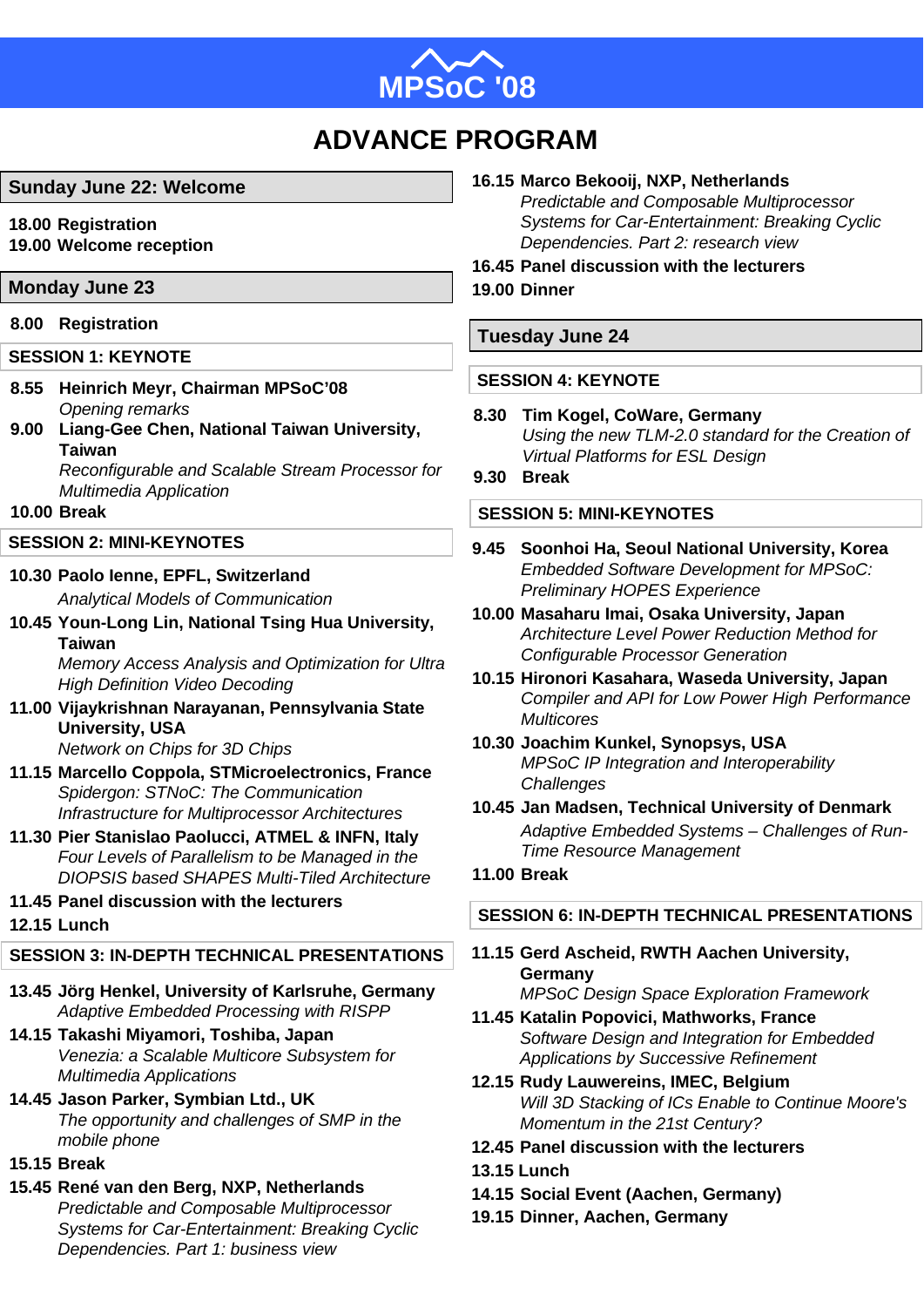

# **ADVANCE PROGRAM**

# **Wednesday June 25**

# **SESSION 7: KEYNOTE**

**8.30 Luca Benini, University of Bologna, Italy** *3D-MPSoCs: Architectural and Design Technology Outlook*

# **SESSION 8: MINI-KEYNOTES**

- **9.30 Omar Hammami, ENSTA, France** *Heterogeneous Embedded Systems Very Large Scale Design Space Exploration*
- **9.45 Jari Nurmi, Tampere University of Technology, Finland** *Silicon Café: a Heterogeneous Multi-Processor Platform based on Coffee (RISC Core)*
- **10.00 Atsuhiro Suga, Fujitsu Laboratories, Japan** *A-RPC based Heterogeneous Multicore Platform Suitable for an Embedded System*
- **10.15 Break**
- **10.45 Thierry Collette, CEA LIST, France** *Key Technologies for Hundred-Core Architectures*
- **11.00 Olivier Franza, Intel, USA** *Power Mitigation Techniques in complex MPSoCs*
- **11.15 John Goodacre, ARM, UK** *The Effect and Technique of System Coherence in ARM Multicore Technology*
- **11.30 Steven P. Levitan, University of Pittsburgh, USA** *Zooming out and Scaling up: from 1 to 1000 Cores*
- **11.45 Kazutoshi Wakabayashi, NEC, Japan** *Practical Usage of C-based Design*
- **12.00 Pieter van der Wolf, NXP, Netherlands** *Performance Contracts for Modular MPSoC Integration*
- **12.15 Panel discussion with the lecturers**
- **12.45 Lunch**

# **SESSION 9: IN-DEPTH TECHNICAL PRESENTATIONS**

**14.15 David Atienza, LSI, EPFL, Switzerland**

*New Exploration Frameworks for Temperature-Aware Design of MPSoCs*

**14.45 Stefan Heinen, RWTH Aachen University, Germany**

*Challenges for SoC Integration of Multistandard-RF-Circuits*

# **15.15 Christian Piguet, CSEM, Switzerland**

*Design Methodologies for Heterogeneous Systems and Case Studies of MPSoC Chips*

**15.45 Break**

# **SESSION 10: MINI-KEYNOTES**

- **16.15 Dominique Ragot, THALES, France** *MPSoC Architecture Low Power Optimisation under Linux*
- **16.30 Lothar Thiele, ETH Zürich, Switzerland** *Closing the Loop: Exploration and Estimation*
- **16.45 Steve Leibson, Tensilica, USA** *Green Computing: What does it mean for embedded silicon systems?*
- **17.00 Yankin Tanurhan, ACTEL, USA** *Low Power Solutions in FPGA based Programmable Heterogeneous Multi-Processor Systems*
- **17.15 Panel discussion with the lecturers 19.00 Dinner**

# **Thursday June 26**

### **SESSION 11: KEYNOTE**

- **8.30 Wanda Gass, Texas Instruments, USA** *Gaining Focus: Developing a "Tops-Down" Approach to Multicore Processor Architectures*
- **9.30 Break**

# **SESSION 12: MINI-KEYNOTES**

- **10.00 Soo-Ik Chae, Seoul National University, Korea** *A RISC Cluster for a H.264 D1 Software Decoder*
- **10.15 Ahmed Jerraya, CEA-LETI, MINATEC, France** *System Compilation for MPSoC based on NoC*
- **10.30 Ulrich Ramacher, Infineon, Germany** *R&D for X-Gold SDRxx Baseband Processors*
- **10.45 Norbert Wehn, University of Kaiserslautern, Germany**

*An Outer Modem ASIP for Software Defined Radio*

- **11.00 Rolf Ernst, Technical University, Braunschweig, Germany** *Load Level Modeling*
- **11.15 Panel discussion with the lecturers**
- **12.00 Lunch**